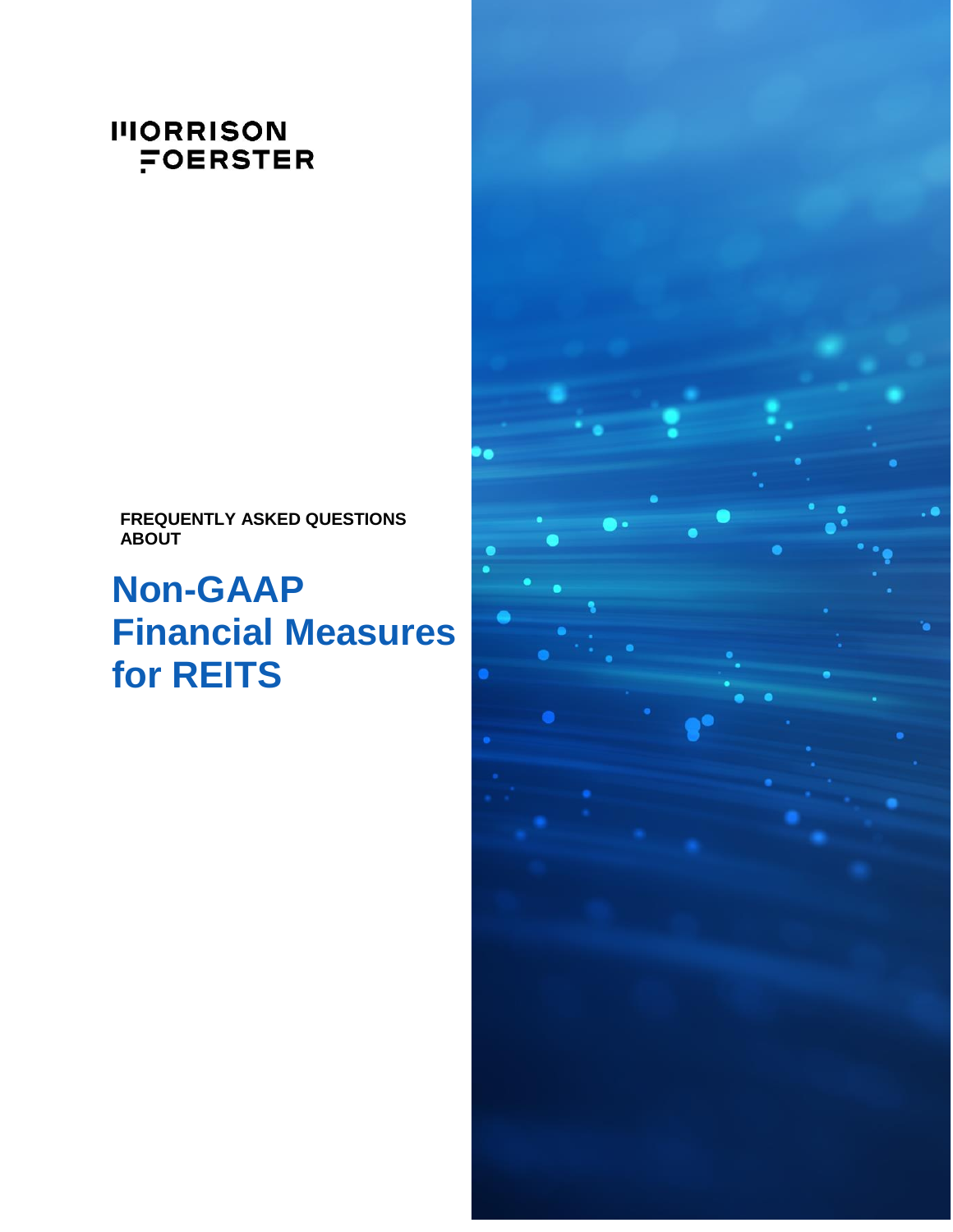# **FREQUENTLY ASKED QUESTIONS ABOUT**

# **Non-GAAP Financial Measures for REITS**

The use of non-GAAP financial measures is nearly ubiquitous for U.S. public companies. According to [PwC,](https://viewpoint.pwc.com/dt/us/en/pwc/in_the_loop/assets/nongaapitlupdated.pdf) 94% of S&P 500 companies used at least one  $\overline{non-GAAP}$  financial measure in 2020<sup>1</sup> and, according to Audit Analytics, the average number of non-GAAP measures reported by public companies has increased from two and a half to seven and a half over the last two decades.

Many companies believe that non-GAAP financial measures provide meaningful supplemental information to their financial statements that are prepared in accordance with United States generally accepted accounting principles ("**GAAP**"). For real estate investment trusts ("**REITs**"), non-GAAP financial measures have always been important due, in large part, to the impact of GAAP on accounting for real estate, such as the impact of depreciation and amortization on the income statement.

Non-GAAP financial measures can provide valuable financial metrics to investors and research analysts; however, the lack of uniformity in the use of non-GAAP financial measures can result in confusion among investors and potentially misleading disclosures by companies. As a result, non-GAAP financial measures have long been a focus of the U.S. Securities and Exchange Commission (the "**SEC**"), beginning with [cautionary guidance](https://www.sec.gov/rules/other/33-8039.htm) issued in 2001 and th[e adoption of Regulation G and Item 10\(e\) of](https://www.sec.gov/rules/final/33-8176.htm)  [Regulation S-K](https://www.sec.gov/rules/final/33-8176.htm) in 2003. In May 2016, the SEC staff issued new and updated [Compliance and Disclosure](https://www.sec.gov/corpfin/non-gaap-financial-measures)  [Interpretations](https://www.sec.gov/corpfin/non-gaap-financial-measures) ("**C&DIs**") to clarify and reinforce the SEC's position on the use of non-GAAP financial measures due to the increased use and prominence of such measures. Since then, the use of non-GAAP financial measures has been one of the most frequent subjects of SEC comment letters and has been the subject of SEC enforcement actions (see *[Exhibit A](#page-8-0) (Recent SEC Comments for REITs)* and "*[Have there](#page-7-0)  been any SEC [enforcement actions related to non-](#page-7-0)[GAAP financial](#page-7-0) measures?*" below).

Therefore, it is important for REITs, including their boards of directors, management teams, and advisors, to understand the SEC's rules, regulations, and latest guidance with respect to non-GAAP financial measures.

# **UNDERSTANDING NON-GAAP FINANCIAL MEASURES**

# **What is a "non-GAAP financial measure"?**

Under Regulation G and Item 10(e) of Regulation S-K, a non-GAAP financial measure is defined as a numerical measure of a registrant's historical or future financial performance, financial position, or cash flows that:

- excludes amounts, or is subject to adjustments that have the effect of excluding amounts, that are included in the most directly comparable measure calculated and presented in accordance with GAAP in the statement of comprehensive income, balance sheet, or statement of cash flows (or equivalent statements) of the registrant; or
- includes amounts, or is subject to adjustments that have the effect of including amounts, that are excluded from the most directly comparable GAAP measure.

The SEC's 2003 adopting release for Regulation G and Item 10(e) of Regulation S-K further provides that the definition of a non-GAAP financial measure is intended to capture all measures that have the effect of depicting either:

- a measure of performance that is different from that presented in the financial statements, such as income or loss before taxes or net income or loss as calculated in accordance with GAAP; or
- a measure of liquidity that is different from cash flow or cash flow from operations computed in accordance with GAAP.

In other words, if a registrant takes a defined GAAP measure and excludes items that are components of that GAAP measure, or includes items that are not components of that GAAP measure, then the resulting measure is a non-GAAP financial measure.

 $\overline{a}$ 

<sup>1</sup>Sourc[e:https://viewpoint.pwc.com/dt/us/en/pwc/in\\_the\\_loop/](https://viewpoint.pwc.com/dt/us/en/pwc/in_the_loop/assets/nongaapitlupdated.pdf) [assets/nongaapitlupdated.pdf](https://viewpoint.pwc.com/dt/us/en/pwc/in_the_loop/assets/nongaapitlupdated.pdf)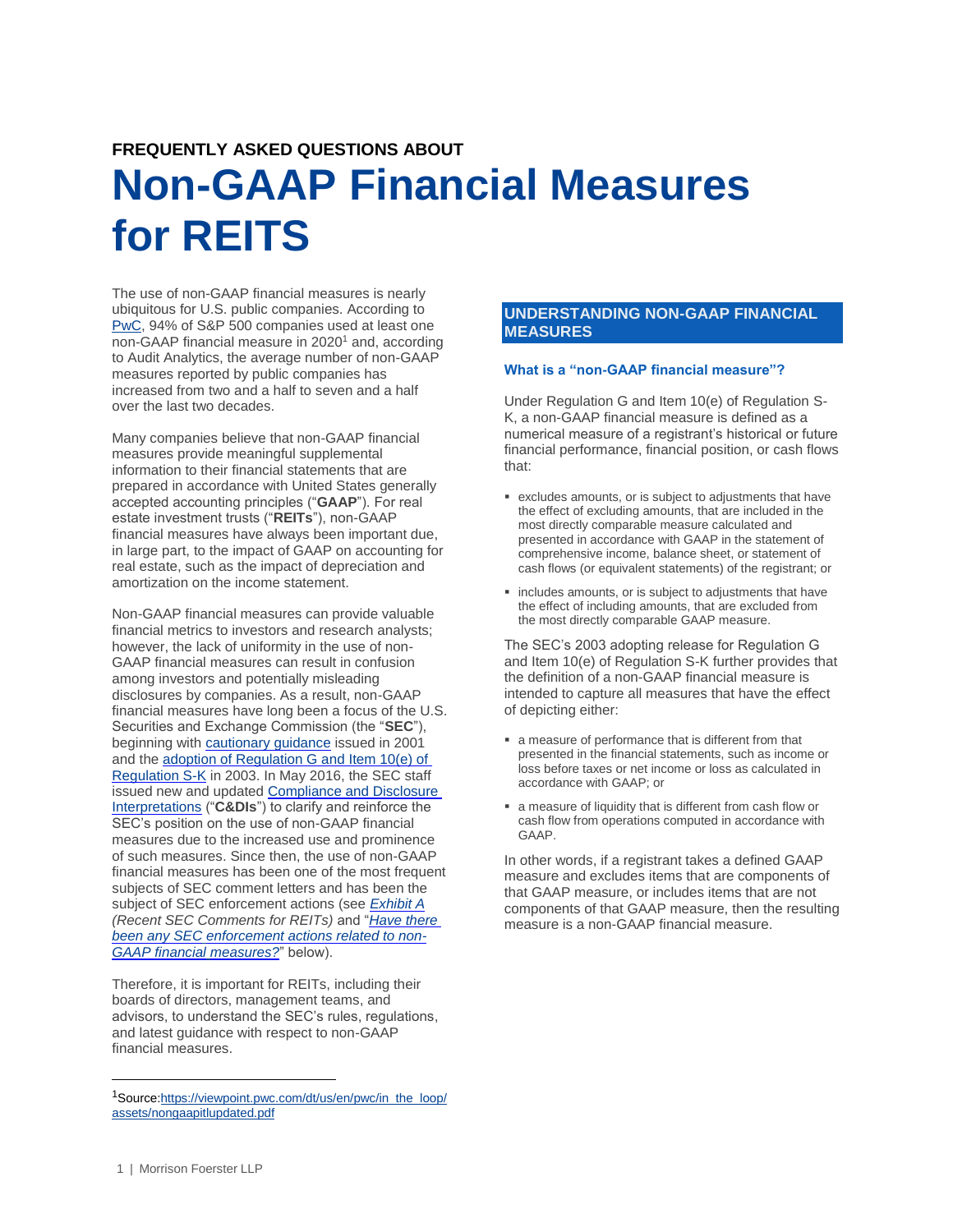#### **Are there any exclusions from the definition of non-GAAP financial measure?**

Yes, under SEC rules, non-GAAP financial measures exclude:

- **perating and other statistical measures (e.g.,** occupancy, percentage leased, turnover, average daily rate (ADR), rental, rates and RevPAR);
- ratios or statistical measures calculated using exclusively one or both of:
- financial measures calculated in accordance with GAAP; and
- operating measures or other measures that are not non-GAAP financial measures; and
- financial measures required to be disclosed by GAAP, SEC rules, or a system of regulation of a government or governmental authority or self-regulatory organization (e.g., the Financial Accounting Standards Board ("**FASB**") and the New York Stock Exchange) that are applicable to the registrant.

See "*[Is segment information required under ASC 280](#page-4-0)  [a non-GAAP financial measure?](#page-4-0)*" below.

# **Why do REITs use non-GAAP financial measures?**

Most REITs believe that there are limitations on the usefulness of certain financial measures prepared in accordance with GAAP (such as net income), and that GAAP measures alone do not convey a full picture of the operating performance, liquidity, and financial position of real estate owning entities, including REITs. Accordingly, virtually all public REITs present one or more non-GAAP financial measures. Management teams also can present non-GAAP financial measures to provide valuable insight into factors they consider important in operating and assessing the performance of the business.

In addition, REITs may disclose certain non-GAAP financial measures to enhance investors' and research analysts' ability to value companies and compare and evaluate their performance against comparable companies.

# **What are common examples of non-GAAP financial measures used by REITs?**

Common examples of non-GAAP financial measures used by REITs include:

- funds from operations ("**FFO**") as defined by the National Association of Real Estate Investment Trusts, the leading industry trade group for REITs ("**Nareit**"), and variations of FFO, such as adjusted FFO ("**AFFO**"), core FFO, and normalized FFO;
- earnings before interest, taxes, depreciation, and amortization ("**EBITDA**") and variations of EBITDA, such as EBITDAre, adjusted EBITDA, and core EBITDA;
- net operating income ("**NOI**"), cash NOI, and same-store NOI;
- core earnings or adjusted earnings (for mortgage REITs);
- cash or funds available for distribution ("**CAD**" or "**FAD**," respectively); and
- net debt or core debt.

In addition, many REITs use one or more non-GAAP financial measures in certain ratios, including to show their leverage (e.g., net debt to adjusted EBITDA), ability to cover interest expense (e.g., adjusted EBITDA divided by cash interest expense), and ability to cover fixed charges (e.g., adjusted EBITDA divided by fixed charges).

#### **Are there industry standards applicable to non-GAAP financial measures used by REITs?**

# FFO

In 1991, Nareit published a white paper on FFO in order to promote a uniform, widely accepted standard measure of REIT operating performance. The FFO white paper was supplemented over the years and, in December 2018, was restated to consolidate Nareit's prior guidance (see *the 2018 [restatement of Nareit's](https://www.reit.com/sites/default/files/2018-FFO-white-paper-(11-27-18).pdf)  FFO [white paper](https://www.reit.com/sites/default/files/2018-FFO-white-paper-(11-27-18).pdf)*). The primary reason that Nareit developed FFO as a supplemental performance measure was "to address the artificial nature of historical cost depreciation and amortization of real estate and real estate-related assets mandated by GAAP." In addition, Nareit-defined FFO excludes gains or losses on the sale of certain real estate assets, as well as impairment write-downs of certain real estate assets, which improves the comparability of companies' period-over-period results.

FFO is defined by Nareit as net income (computed in accordance with GAAP), excluding:

- depreciation and amortization expenses related to real estate;
- gains and losses from the sale of certain real estate assets;
- gains and losses from change in control; and
- impairment write-downs of certain real estate assets and investments in entities when the impairment is directly attributable to decreases in the value of depreciable real estate held by the entity.

The reconciling items should include amounts to adjust earnings from consolidated partially owned entities and equity in earnings of unconsolidated affiliates to FFO, or such adjustments could be presented as a single line item.

Nareit's definition does not specify whether FFO should be presented as FFO attributable to common stockholders or FFO attributable to all common equity holders (i.e., common stockholders and outside limited partners of a REIT's operating partnership). REITs should be mindful that they accurately and appropriately label FFO and variations of FFO to reflect the securities to which the reported measure is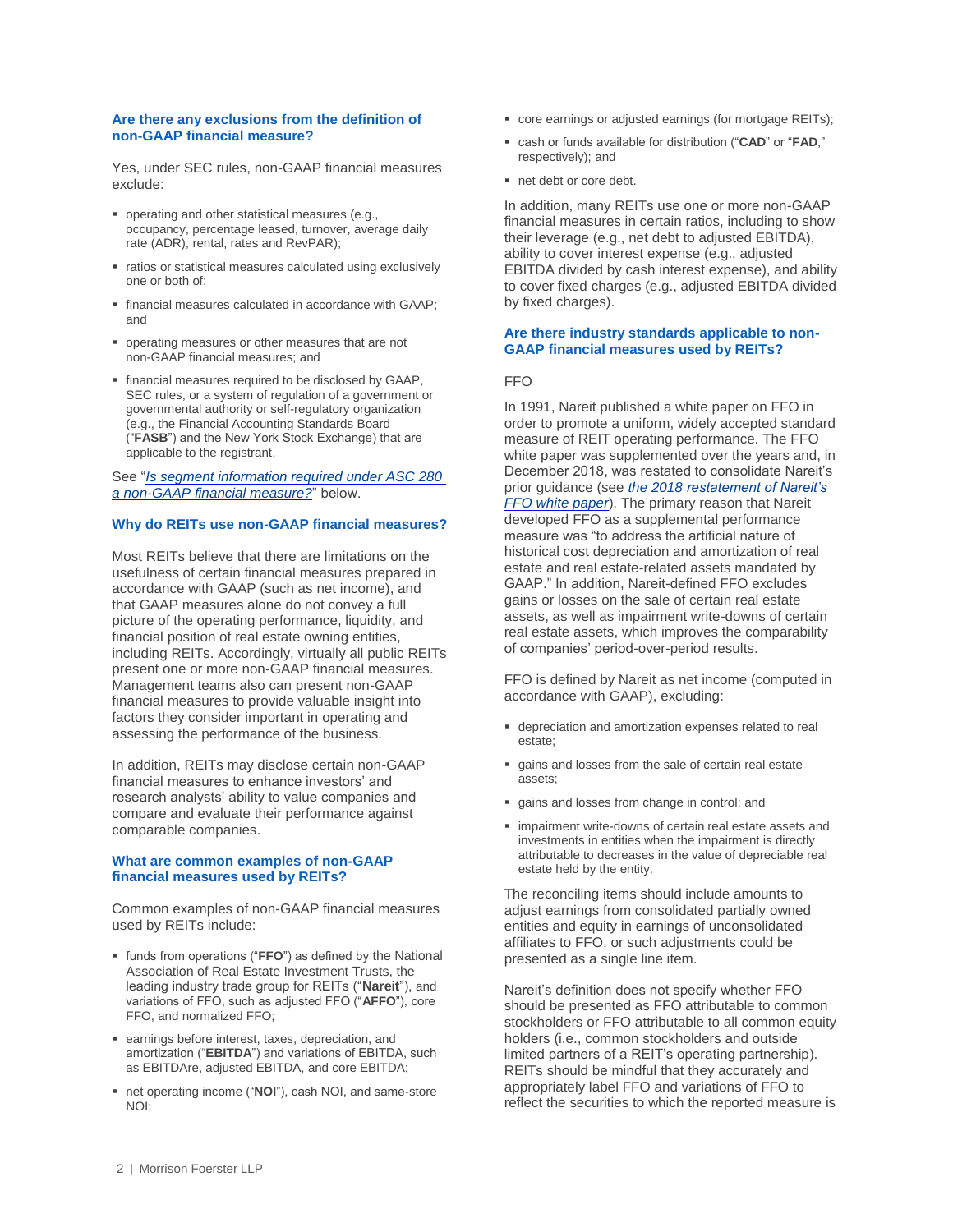applicable, which has been a subject of SEC comment letters (see *[Exhibit A](#page-10-0) (Recent SEC Comments for REITs – Labeling)*). For example, UPREITs with outside limited partners should specify whether FFO is presented as "FFO attributable to common stockholders and OP unitholders" or "FFO attributable to common stockholders."

Many REITs also present additional variations of FFO, such as AFFO, core FFO, and normalized FFO, in order to show a more consistent comparison of operating performance over time or to report a metric that better explains their dividend policies. These metrics may adjust for additional items such as straight-line rent, non-cash stock-based compensation expense, gains/losses on early extinguishment of debt, capital expenditures and acquisition and pursuit costs. However, there are not uniform approaches to the labeling of, or the adjustments included in, such variations of FFO.EBITDAre

Similar to its white paper on FFO, in September 2017, Nareit published a white paper to create a uniform definition of EBITDA for real estate ("**EBITDAre**"). Similar to FFO, in order to improve the comparability of REITs' period-over-period performance, EBITDAre includes adjustments for gains/losses on the disposition of depreciated property and impairment write-downs of depreciated property. Nareit defines EBITDAre as net income (computed in accordance with GAAP), plus:

- **n** interest expense;
- **income tax expense;**
- **depreciation and amortization expense;**
- **IDOSSES** (or minus gains) on the disposition of depreciated property, including losses/gains on change of control;
- **EX impairment write-downs of depreciated property and of** investments in unconsolidated affiliates caused by a decrease in value of depreciated property in the affiliate; and
- adjustments to reflect the entity's share of EBITDAre of unconsolidated affiliates.

For additional information, see *[Nareit's EBITDAre](https://www.reit.com/sites/default/files/EBITDAre_Whitepaper(9-18-17).pdf)  white [paper](https://www.reit.com/sites/default/files/EBITDAre_Whitepaper(9-18-17).pdf)*.

# **SEC RULES FOR NON-GAAP FINANCIAL MEASURES**

As noted above, in 2003, the SEC adopted Regulation G and Item 10(e) of Regulation S-K, which govern the use of non-GAAP financial measures by SEC registrants.

# **When does Regulation G apply?**

Regulation G applies whenever a registrant, or person acting on its behalf, publicly discloses or releases

material information that includes a non-GAAP financial measure, *even if such information is not furnished or filed with the SEC*. For example, a registrant's investor presentations, press releases, earnings calls, supplemental materials, and webcasts are subject to Regulation G.

#### **What are the requirements under Regulation G?**

Whenever a registrant, or a person acting on its behalf, publicly discloses material information that includes a non-GAAP financial measure, the registrant must accompany that non-GAAP financial measure with:

- a presentation of the most directly comparable financial measure calculated and presented in accordance with GAAP; and
- a quantitative reconciliation of the non-GAAP financial measure to the most directly comparable GAAP measure.

In addition, Regulation G contains a general requirement that non-GAAP financial measures not be misleading—more specifically, that a registrant not publicly disclose a non-GAAP financial measure that, taken together with the other information presented, "contains an untrue statement of material fact or omits to state a material fact necessary in order to make the presentation of the non-GAAP financial measure, in light of the circumstances under which it is presented, not misleading."

# **When does Item 10(e) of Regulation S-K apply?**

Item 10(e) of Regulation S-K applies when one or more non-GAAP financial measures are included in a filing with the SEC, including registration statements, annual reports on Form 10-K, quarterly reports on Form 10-Q, current reports on Form 8-K (including certain "furnished" Form 8-Ks, as discussed below), and proxy statements.

#### **What are the disclosure obligations under Item 10(e) of Regulation S-K?**

Item 10(e) contains the same quantitative reconciliation requirement as Regulation G, but also includes additional disclosure obligations. Whenever one or more non-GAAP financial measures are included in a filing with the SEC, the registrant must include the following in the filing:

- a presentation, *with equal or greater prominence*, of the most directly comparable financial measure calculated and presented in accordance with GAAP;
- a quantitative reconciliation of the non-GAAP financial measure to the most directly comparable GAAP measure;
- a statement disclosing the reasons why the registrant's management believes the presentation of the non-GAAP financial measure provides useful information to investors regarding the registrant's financial condition and results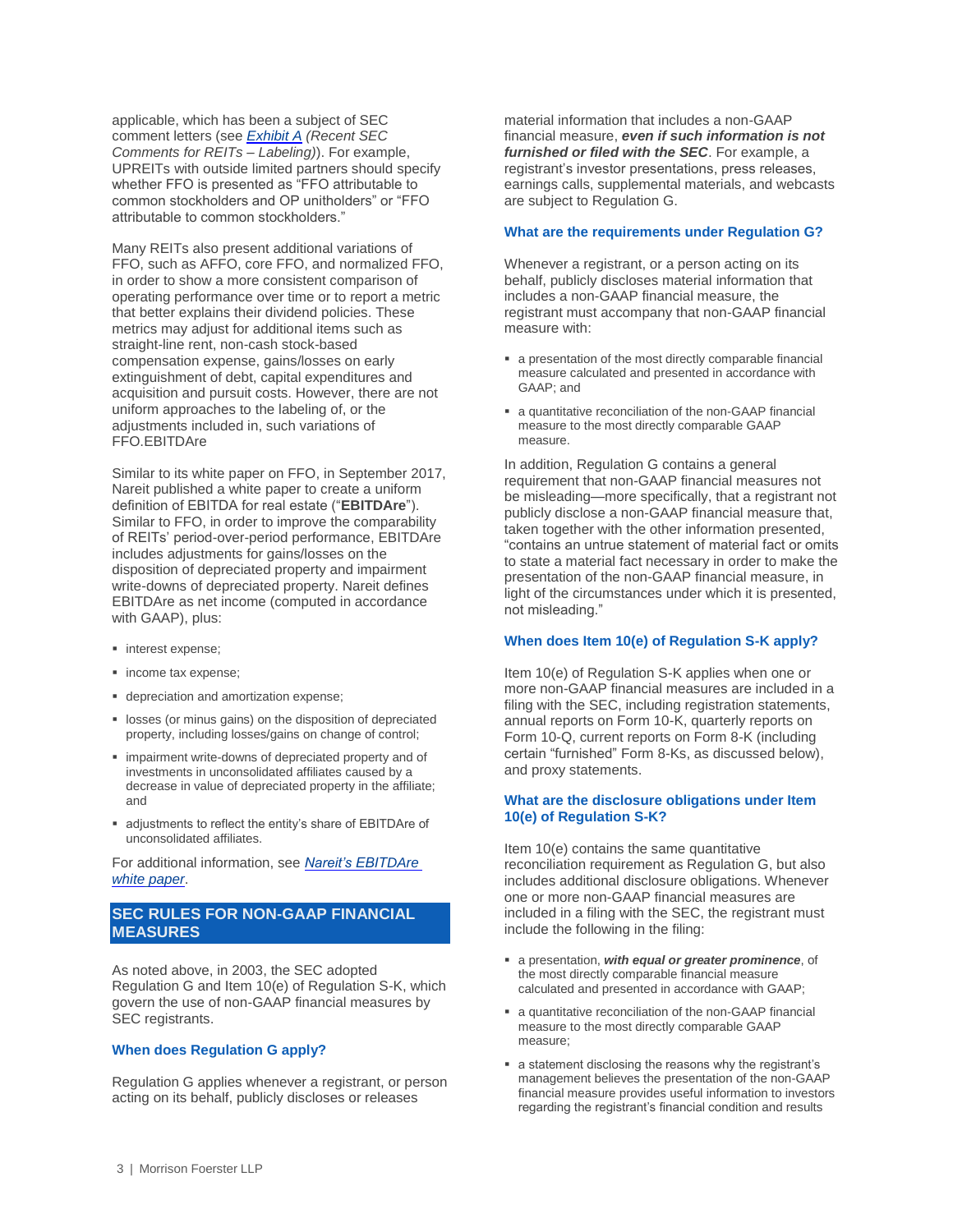of operations; and

to the extent material, a statement disclosing the additional purposes, if any, for which the registrant's management uses the non-GAAP financial measure.

#### **Are there any prohibitions under Item 10(e) of Regulation S-K?**

In addition to the affirmative disclosure obligations described above, Item 10(e) of Regulation S-K also contains a number of specific prohibitions, including:

- excluding from non-GAAP liquidity measures (other than EBIT and EBITDA), charges or liabilities that required, or will require, cash settlement, or would have required cash settlement absent an ability to settle in another manner;
- adjusting a non-GAAP performance measure to eliminate or smooth items identified as non-recurring, infrequent or unusual, when the nature of the charge or gain is such that it is reasonably likely to recur within two years or there was a similar charge or gain within the prior two years;
- presenting non-GAAP financial measures on the face of the registrant's financial statements presented in accordance with GAAP or in the accompanying notes;
- presenting non-GAAP financial measures on the face of any pro forma financial information required to be disclosed by Article 11 of Regulation S-X; and
- using titles or descriptions of non-GAAP financial measures that are the same as, or confusingly similar to, titles or descriptions used for GAAP financial measures.

# **Is a registrant's earnings release subject to any provisions of Item 10(e) of Regulation S-K?**

Yes, a registrant's earnings release furnished under Item 2.02 of Form 8-K is subject to the affirmative disclosure obligations contained in Item 10(e)(i) of Regulation S-K, including the equal or greater prominence requirement.

Although Item 10(e) of Regulation S-K generally applies only to documents that are filed (as opposed to furnished) with the SEC, the instructions to Item 2.02 of Form 8-K expressly state that the requirements of Item 10(e)(i) of Regulation S-K apply to disclosures under Item 2.02 of Form 8-K.

# <span id="page-4-1"></span>**Does the quantitative reconciliation requirement apply to a registrant's guidance and other forward-looking information?**

Yes, a quantitative reconciliation is required for non-GAAP financial measures presented in a registrant's guidance and other forward-looking information, "to the extent available without unreasonable efforts."

Based on additional guidance provided by the SEC staff in the C&DIs, if a registrant is relying on the "unreasonable efforts" exception for a forward-looking non-GAAP financial measure, it must disclose that fact and identify the information that is unavailable

and its probable significance in a location of equal or greater prominence.

For recent SEC comments on this topic, se[e Exhibit A](#page-8-0) (Recent SEC Comments for REITs – Failure to Include Reconciliation).

#### **How do registrants comply with Regulation G for conference calls, webcasts or other oral presentations?**

If a non-GAAP financial measure is conveyed orally, telephonically, by webcast, or by similar means, then the affirmative disclosure requirements under Regulation G will be satisfied if:

- the required information is provided on the registrant's website at the time the non-GAAP financial measure is made public; and
- the location of the website is made public in the same presentation in which the non-GAAP financial measure is made public.

### <span id="page-4-0"></span>**Is segment information required under ASC 280 a non-GAAP financial measure?**

No. Financial measures that a registrant is required to disclose under GAAP, such as segment information regarding revenue, profit or loss, and total assets under FASB Accounting Standards Topic 280 ("**ASC 280**"), are not considered non-GAAP financial measures and, therefore, are not subject to Regulation G or Item 10(e) of Regulation S-K.

However, segment measures that are not consistent with, or are presented in a context other than in accordance with, the requirements of ASC 280 are non-GAAP financial measures and, therefore, are subject to all applicable provisions of Regulation G and Item 10(e) of Regulation S-K. For example, the SEC staff has clarified in the C&DIs and comment letters that the presentation of a total segment profit or loss measure (e.g., segment NOI) in any context, other than the reconciliation in the notes to a registrant's financial statements required by ASC 280, is considered a non-GAAP financial measure that must comply with Regulation G and Item 10(e) of Regulation S-K.

### **Do Regulation G and Item 10(e) apply to proxy statements?**

Generally, yes. However, there is a limited exception for target levels related to executive officer compensation that are included in a registrant's Compensation Disclosure and Analysis ("**CD&A**") pursuant to Item 402(b) of Regulation S-K. Pursuant to the instructions to Item 402(b), disclosure of target levels that are non-GAAP financial measures are not subject to Regulation G or Item 10(e) of Regulation S-K, but disclosure must be provided as to how the number is calculated from the registrant's audited financial statements.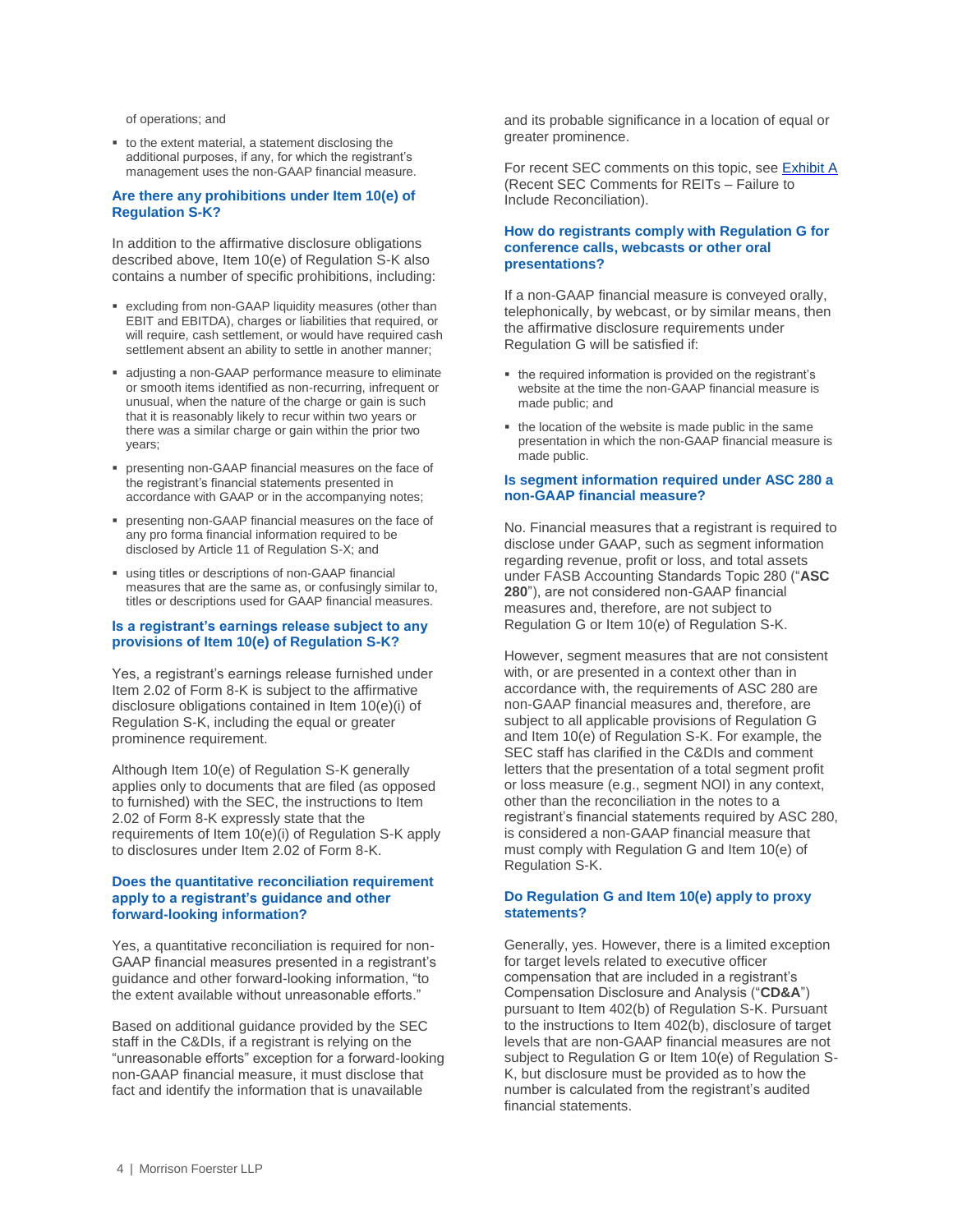In the C&DIs, the SEC staff reinforces that this is a limited exception and that disclosures of non-GAAP financial measures in CD&A or in any other part of the proxy statement for any other purpose (such as to explain the relationship between pay and performance or to justify certain levels or amounts of pay) are subject to Regulation G and Item 10(e) of Regulation S-K. In these pay-related circumstances, however, the SEC staff will not object:

- if a registrant includes the required GAAP reconciliation and other information in an annex to the proxy statement with a prominent cross-reference to such annex; or
- **f** if the non-GAAP financial measures are the same as those included in the Form 10-K that is incorporating by reference the proxy statement's Item 402 disclosure as part of its Part III information, a registrant provides a prominent cross-reference to the pages in the Form 10-K containing the required GAAP reconciliation and other information.

# **Do Regulation G and Item 10(e) apply to disclosure relating to proposed business combinations?**

There is a limited exception for disclosure relating to proposed business combinations. The requirements of Regulation G and Item 10(e) of Regulation S-K do not apply to non-GAAP financial measures included in disclosures relating to a proposed business combination, the entity resulting therefrom or an entity that is a party thereto, if the disclosure is contained in a communication that is subject to the SEC's communication rules applicable to business combination transactions (i.e., Rule 425 under the Securities Act of 1933, as amended, Rules 14a-12 and 14d-2(b)(2) under the Exchange Act of 1934, as amended (the "**Exchange Act**"), and Item 1015 of Regulation M-A).

The SEC staff has issued several C&DIs to clarify its position on the use of non-GAAP financial measures in disclosures related to business combinations, including the following:

- **financial measures provided to a financial advisor are not** subject to Regulation G or Item 10(e), if and to the extent:
- the financial measures are included in forecasts provided to the financial advisor for the purpose of rendering an opinion that is materially related to the business combination transaction; and
- the forecasts are being disclosed in order to comply with Item 1015 of Regulation M-A or requirements under state or foreign law, including case law, regarding disclosure of the financial advisor's analyses or substantive work;
- the exception described above applies if the same forecasts provided to the financial advisor are also provided to the registrant's board of directors or board committee; and
- **if a registrant determines that forecasts exchanged** between the parties in a business combination transaction

are material and that disclosure of such forecasts is required to comply with the anti-fraud and other liability provisions of the federal securities laws, the financial measures included in those forecasts would be excluded from the definition of non-GAAP financial measures and, therefore, not subject to Regulation G and Item 10(e) of Regulation S-K.

# **ADDITIONAL GUIDANCE ON NON-GAAP FINANCIAL MEASURES**

#### **Can non-GAAP financial measures be presented on a per-share basis?**

It depends. Registrants generally may present non-GAAP *performance* measures on a per-share basis and should reconcile those measures to GAAP earnings per share.

Non-GAAP *liquidity* measures, however, cannot be presented on a per-share basis. Whether per-share data is prohibited depends on whether the non-GAAP financial measure can be used as a liquidity measure, even if management presents it solely as a performance measure.

In the C&DIs, the SEC staff provides that EBIT and EBITDA (and, by extension, EBITDAre) cannot be presented on a per-share basis, even when presented as a performance measure.

The SEC staff also provides in the C&DIs that it will not object to the presentation of Nareit-defined FFO on a per-share basis. Whether a registrant may present an alternative to Nareit-defined FFO (e.g., AFFO or core FFO) on a per-share basis depends on the nature of the adjustments and whether it could be used as a liquidity measure (for example, as a means to determine the REIT's ability to pay dividends, make distributions or service debt).

### **How does the SEC staff determine whether a non-GAAP financial measure is a performance or liquidity measure?**

When analyzing whether a non-GAAP financial measure is a performance or liquidity measure, the SEC staff will focus on the substance of the non-GAAP financial measure and not management's characterization of the measure, which has been a frequent topic of SEC comment letters.

For REITs, this issue can arise when presenting variations of FFO (e.g., AFFO) that are intended to show a REIT's dividend coverage. If the SEC staff believes such non-GAAP financial measures are, in substance, liquidity measures, such measures may not be presented on a per-share basis.

For example, the SEC staff commented that a REIT's presentation of AFFO on a per-share basis was improper because it appeared that the measure could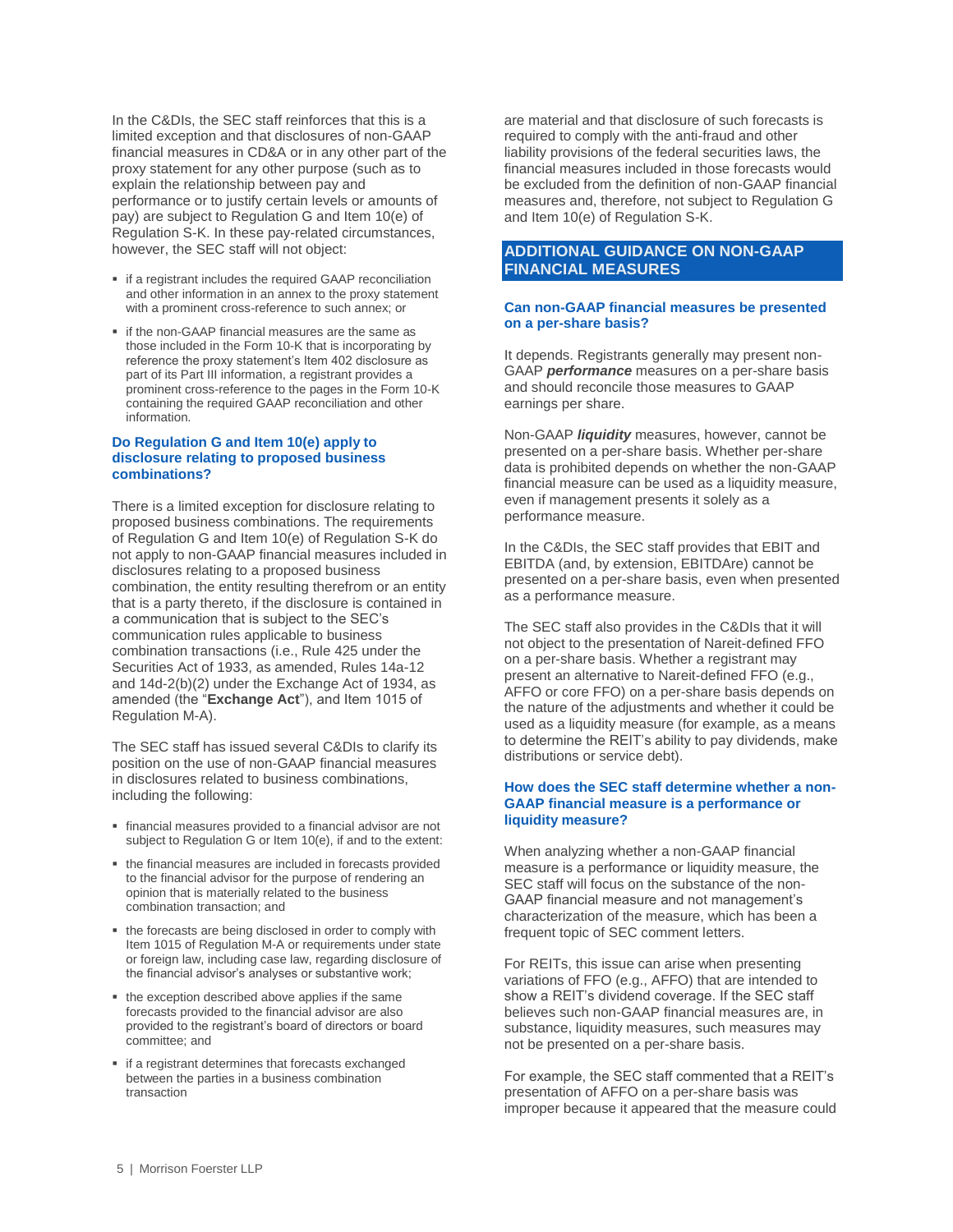be used as a liquidity measure due to the adjustments, including several non-cash adjustments and an adjustment for recurring capital expenditures, that had the effect of presenting a measure of the REIT's ability to fund dividends. This comment was ultimately resolved by the REIT addressing the SEC's comment through changes to labeling of the measure.

For recent SEC comments on this topic, see *[Exhibit A](#page-8-1) (Recent SEC Comments for REITs – Liquidity Measures on a Per-Share Basis)*.

# **What are some examples of potentially misleading practices regarding non-GAAP financial measures raised by the SEC staff?**

As described above, Regulation G contains a general requirement that non-GAAP financial measures not be misleading. The SEC staff has noted the following as examples of potentially misleading practices that could violate Rule 100(b) of Regulation G:

- presenting a non-GAAP performance measure that excludes normal, recurring, cash-operating expenses necessary to operate a registrant's business;
- presenting a non-GAAP financial measure inconsistently between periods (e.g., adjusting for a particular charge or gain in the current period when similar charges or gains were not adjusted for in prior periods, unless the change between periods is disclosed and the reasons for it explained—depending on the significance of the change, it may be necessary to recast prior periods);
- adjusting a non-GAAP financial measure only for non-recurring charges when there were non-recurring gains that occurred during the same period;
- substituting individually tailored recognition and measurement methods in place of GAAP requirements for revenue and other financial statement line items (often referred to as, "individually tailored accounting principles"); and
- using non-GAAP financial measures with titles or descriptions that are the same as, or confusingly similar to, GAAP measures.

In addition, the SEC staff specifically notes in the C&DIs that non-GAAP financial measures that are calculated differently than EBIT and EBITDA as commonly understood and, as described in [Exchange](https://www.sec.gov/rules/final/33-8176.htm)  [Act Release No. 34-47226,](https://www.sec.gov/rules/final/33-8176.htm) should not be characterized as "EBIT" or "EBITDA," and their titles should be distinguished from EBIT and EBITDA by using titles such as "Adjusted EBITDA" or "Core EBITDA." The proper labeling of these non-GAAP financial measures also has been the subject of SEC comment letters.

For recent SEC comments on these issues, see *[Exhibit A](#page-9-0) (Recent SEC Comments for REITs – Individually Tailored Accounting Principles and – Labeling)*.

# **Does Item 10(e) prohibit adjusting a non-GAAP performance measure for recurring charges or gains?**

Not necessarily. Item 10(e)(1)(ii)(B) of Regulation S-K prohibits adjusting a non-GAAP performance measure to eliminate or smooth items identified *as*  non-recurring, infrequent, or unusual when the nature of the charge or gain is such that it is reasonably likely to recur within two years or there was a similar charge or gain within the preceding two years. The SEC staff has clarified in the C&DIs that this prohibition is based on the description of the charge or gain that is being adjusted, not the nature of the charge or gain.

A registrant can make adjustments for such charges or gains if they comply with the other provisions of Regulation G and Item 10(e), but they should not be labeled or described as non-recurring, infrequent or unusual unless they meet the criteria specified in Item 10(e)(1)(ii)(B) of Regulation S-K. For example, if a registrant adjusted a non-GAAP performance measure for non-operational (but potentially recurring) items that a registrant believed improved the comparability of its performance between periods, the registrant could describe such adjustments as "noncomparable," rather than "non-recurring."

# **What are some examples of equal-or-greaterprominence issues raised by the SEC staff?**

While the SEC staff acknowledges that whether a non-GAAP financial measure is more prominent than its comparable GAAP measure generally depends on the facts and circumstances, it will consider the following types of disclosures of non-GAAP financial measures as more prominent than GAAP measures:

- omitting comparable GAAP measures from an earnings release headline or caption that includes non-GAAP financial measures;
- a non-GAAP financial measure that precedes the most directly comparable GAAP measure, including in an earnings release headline or caption (e.g., presenting FFO before net income);
- presenting a non-GAAP financial measure using a style of presentation (e.g., bold or larger font) that emphasizes the non-GAAP financial measure over the most directly comparable GAAP measure;
- providing discussion and analysis of a non-GAAP financial measure without a similar discussion and analysis of the most directly comparable GAAP measure in a location with equal or greater prominence;
- describing a non-GAAP financial measure as, for example, "record performance" or "exceptional" without at least an equally prominent descriptive characterization of the most directly comparable GAAP measure;
- excluding a quantitative reconciliation with respect to a forward-looking non-GAAP financial measure in reliance on the unreasonable efforts exception without disclosing that fact and identifying the information that is unavailable and its probable significance in a location of equal or greater prominence (see *["Does the quantitative](#page-4-1)*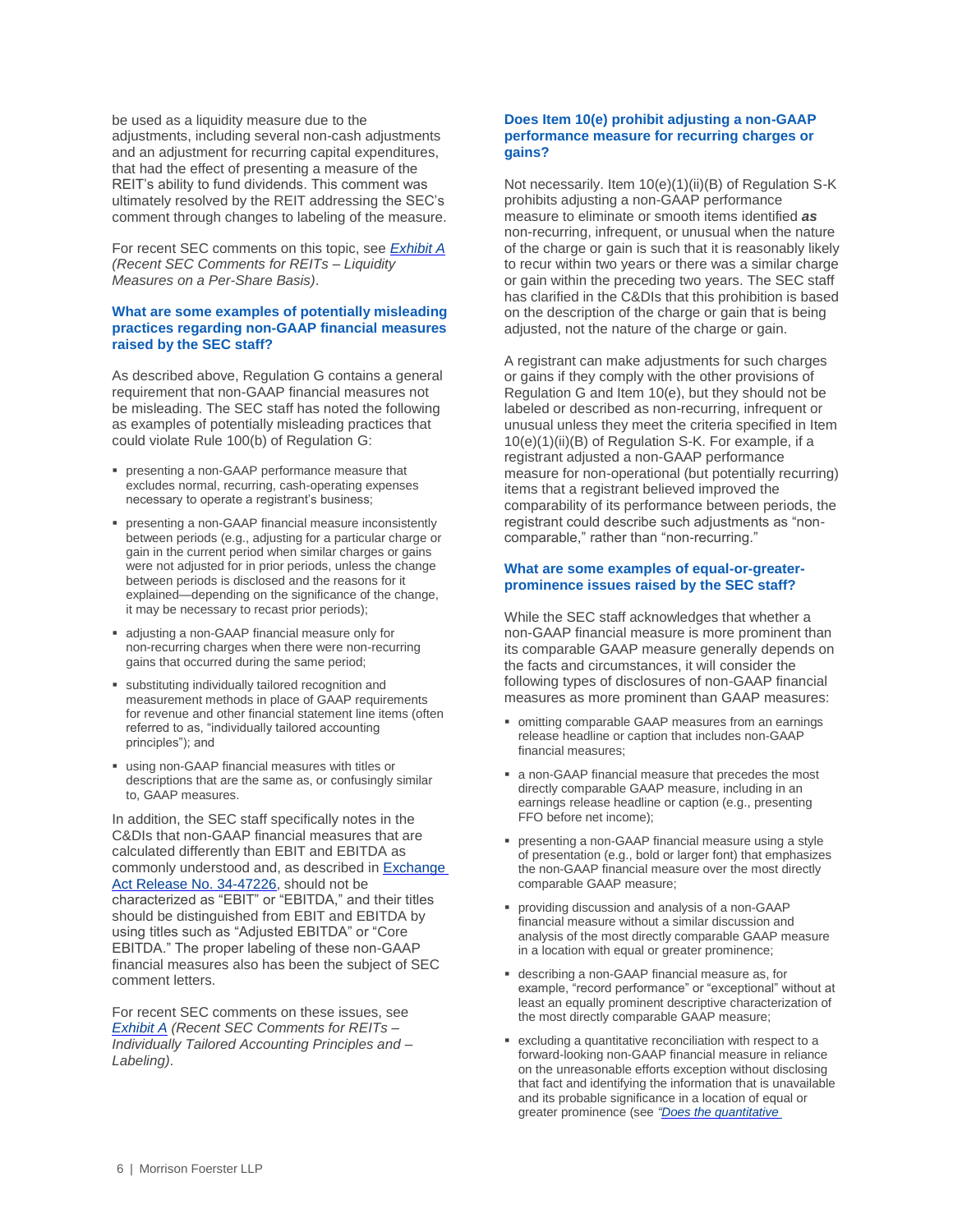*[reconciliation requirement apply to a registrant's](#page-4-1) [guidance and other forward-looking information?"](#page-4-1)* above):

- presenting a full income statement of non-GAAP financial measures or presenting a full non-GAAP income statement when reconciling to the most directly comparable GAAP measures;
- providing tabular disclosure of non-GAAP financial measures without preceding it with an equally prominent tabular disclosure of the comparable GAAP measures or including the comparable GAAP measures in the same table; and
- including remarks by an officer of the REIT in an earnings release that discuss non-GAAP financial measures with greater prominence than the corresponding GAAP measure.

For recent SEC comments on this topic, see *[Exhibit A](#page-9-1) (Recent SEC Comments for REITs – Equal or Greater Prominence)*.

# **Should a reconciliation begin with the GAAP measure or the non-GAAP financial measure?**

The SEC staff has stated in numerous comment letters that a reconciliation required under Regulation G and Item 10(e) of Regulation S-K should start with the GAAP measure and then be reconciled to the non-GAAP financial measure in order to ensure that the non-GAAP financial measure does not receive undue prominence.

#### <span id="page-7-0"></span>**Have there been any SEC enforcement actions related to non-GAAP financial measures?**

Although the SEC most commonly addresses noncompliance with Regulation G and Item 10(e) through the SEC staff's comment letter process, there have been SEC enforcement actions for registrants' noncompliance with these rules.

In September 2020, the SEC announced a settlement of charges with a registrant for, among other reasons, false and misleading disclosures about the calculation of a key non-GAAP financial measure. The registrant presented a non-GAAP financial measure that excluded certain expenses from its pre-tax calculation, while including those expenses as deductions when calculating its tax provision. The SEC found that the registrant misleadingly described its non-GAAP measure in its earnings releases. The registrant settled the action by paying a \$1.4 million civil monetary penalty and agreeing to cease and desist from such practices.

In December 2018, the SEC instituted an enforcement action against a registrant for including non-GAAP financial measures in two earnings releases without providing equal or greater prominence to the comparable GAAP financial measures. This enforcement action is notable because it related solely to violations of the equal-orgreater prominence requirement of Item 10(e) of Regulation S-K and because the SEC staff had not

issued comments to the registrant directly on this topic prior to commencing enforcement proceedings. The SEC order specifically noted that (i) the registrant presented a non-GAAP financial measure in the headline of the earnings release without mentioning the comparable GAAP measure, and (ii) the bullet-point highlights section of the earnings release contained non-GAAP financial measures but did not include the comparable GAAP measures. The registrant settled the action by paying a \$100,000 civil monetary penalty and agreeing to cease and desist from such practices.

In January 2017, the SEC instituted an enforcement action against a registrant for, among other reasons, improper use of non-GAAP financial measures. The registrant presented a non-GAAP financial measure that typically adjusted for two items; however, for a period of time, the registrant incorporated a third reconciling item into its calculation without disclosing the change. The SEC also noted that the registrant failed to give GAAP measures equal or greater prominence to non-GAAP financial measures in its earnings releases, despite repeated promises that it would do so. The registrant settled the action by paying a \$1.5 million civil monetary penalty and agreeing to cease and desist from such practices.

# **What is the role of a company's board of directors with respect to a company's non-GAAP financial measures?**

The audit committee of a company's board of directors should assist the board of directors in overseeing and monitoring a company's use of, and disclosures regarding, non-GAAP financial measures. Audit committees should confirm that disclosure controls and procedures are in place to ensure compliance with SEC rules regarding non-GAAP financial measures. In addition, audit committee members should question management regarding the company's non-GAAP financial measures, the related adjustments and how they compare to the presentations used by comparable companies.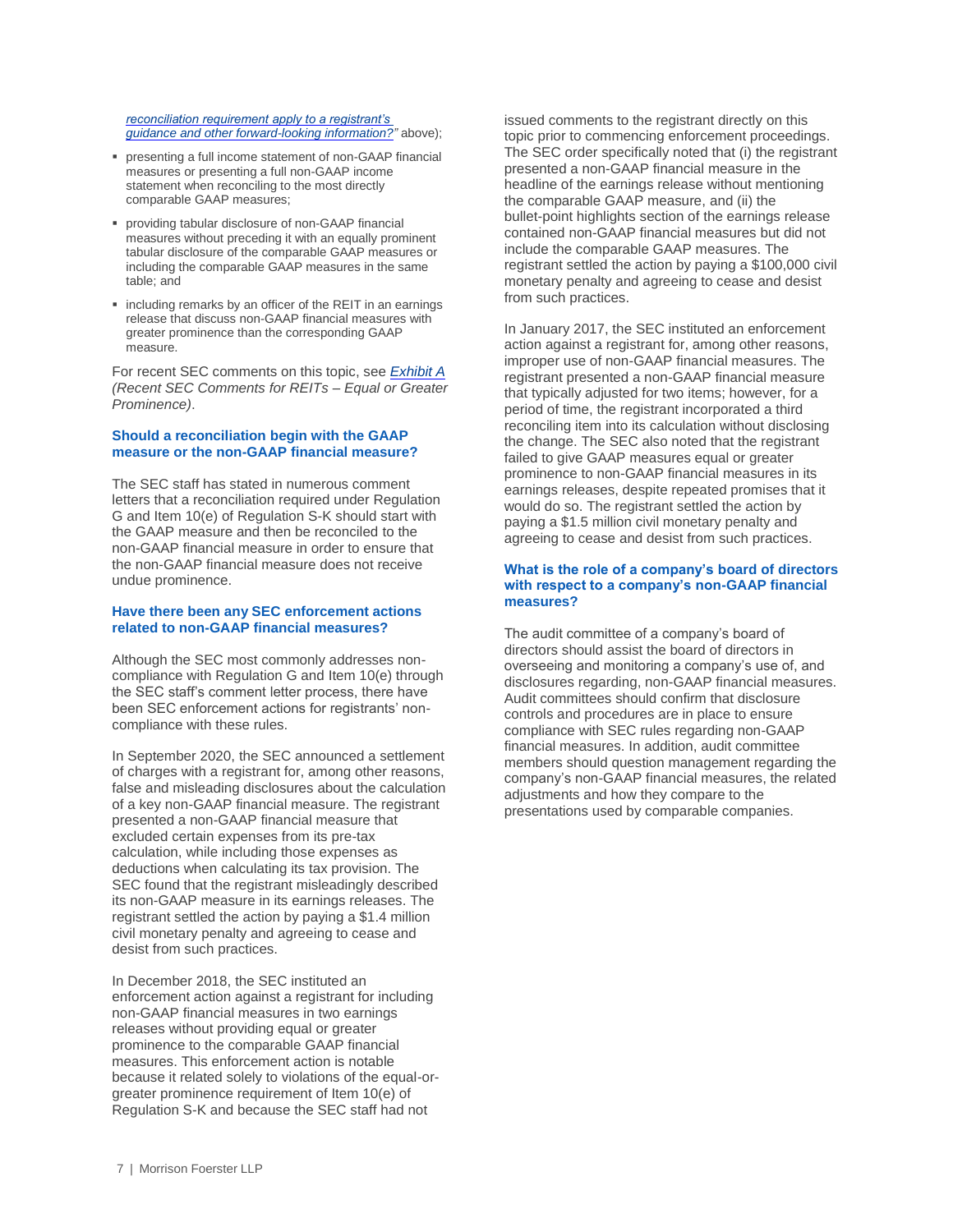# **EXHIBIT A**

# **RECENT SEC COMMENTS FOR REITS**

The following are examples of recent comments that REITs have received from the SEC staff regarding non-GAAP financial measures:

# <span id="page-8-0"></span>**FAILURE TO INCLUDE RECONCILIATION**

#### **For Forward-Looking Non-GAAP Financial Measures**

- We note you provide guidance for [your] share of Cash NOI and NOI. In future supplemental packages, please reconcile your non-GAAP guidance to the most directly comparable GAAP guidance. Please refer to Item 10(e)(1)(i)(B) of Regulation S-K and Question 102.10 of the updated Non-GAAP Compliance and Disclosure Interpretations issued on May 17, 2016.
- We note that unlike previous years, when providing FFO per share guidance in the current year, you have excluded reconciliation to forecasted earnings per share. Please clarify and/or revise future filings accordingly. To the extent you are relying on the "unreasonable efforts" exception in Item 10(e)(1)(i)(B), please revise future filings to disclose this fact and identify any information that is unavailable and its probable significance. Reference is made to Question 102.10 of the Division's Compliance and Disclosure Interpretations for Non-GAAP Financial Measures.
- Reference is made to the guidance you provide for AFFO for the upcoming year. We note that you provide projection guidance only on Non-GAAP information. Given the lack of similar GAAP information and quantitative reconciliation between the GAAP and Non-GAAP information, please clarify how your presentation satisfies the requirements outlined within Item 10(e)(1)(i)(A) of Regulation S-K. Reference is also made to Question 102.10 of the updated Non-GAAP Compliance and Disclosure Interpretations issued on May 17, 2016.

# **For Historical Non-GAAP Financial Measures**

- We note you present property operating income as a Non-GAAP measure. It appears the reconciliation of operating income to property operating income included in prior annual reports has been removed from the current annual report. Please revise your future filings to include this reconciliation to comply with the requirements outlined within paragraph 10(e)(i)(B) of Regulation S-K.
- We note your presentation of net operating income. In future earnings releases, please include a reconciliation of net operating income to net income. Refer to Item 10(e) of Regulation S-K.
- We note your presentation of FFO per share and AFFO per share for the three and six months ended June 30, 2018, and 2017. In future earnings releases, please reconcile these non-GAAP per-share measures to GAAP earnings per share. Please refer to Question 102.05 of the updated Compliance and Disclosure Interpretations issued on May 17, 2016.
- We note that you present "Total assets, gross" and use this measure to calculate certain debt ratios. Since depreciation has been excluded from your asset base, "Total assets, gross" is a non-GAAP measure. Please revise your disclosure to include a reconciliation to the most directly comparable GAAP measure. Provide us with your proposed disclosure and tell us why you believe a measure calculated based on undepreciated real estate assets provides useful information to your investors.
- We note your presentation of net debt to book capitalization ratio, net debt to undepreciated book capitalization ratio, and net debt to market capitalization ratio. Please revise future filings to include a reconciliation of the inputs into these ratios. Please refer to Item 10(e) of Regulation S-K.
- We note that you present same-store property operating income on a cash basis, which is a non-GAAP measure. Please provide all disclosures required by Item 10(e)(1)(i) of Regulation S-K, including a reconciliation to the most directly comparable GAAP financial measure in future press releases, if presented. Provide us with your proposed disclosure.

# <span id="page-8-1"></span>**LIQUIDITY MEASURES ON A PER-SHARE BASIS**

- We note that you present Adjusted FFO on a per-share basis. It appears that due to the adjustments, including several non-cash adjustments and an adjustment for recurring capital expenditures, this measure can be used as a liquidity measure. We also note your disclosure that AFFO is useful to investors as a tool to further evaluate the ability to fund dividends. Please explain to us why you believe it is appropriate to present this measure on a per-share basis. See Question 102.05 of the updated Compliance and Disclosure Interpretations issued on May 17, 2016.
- We note that you present Core FFO and Adjusted FFO on a per-share basis. It appears that the adjustments are non-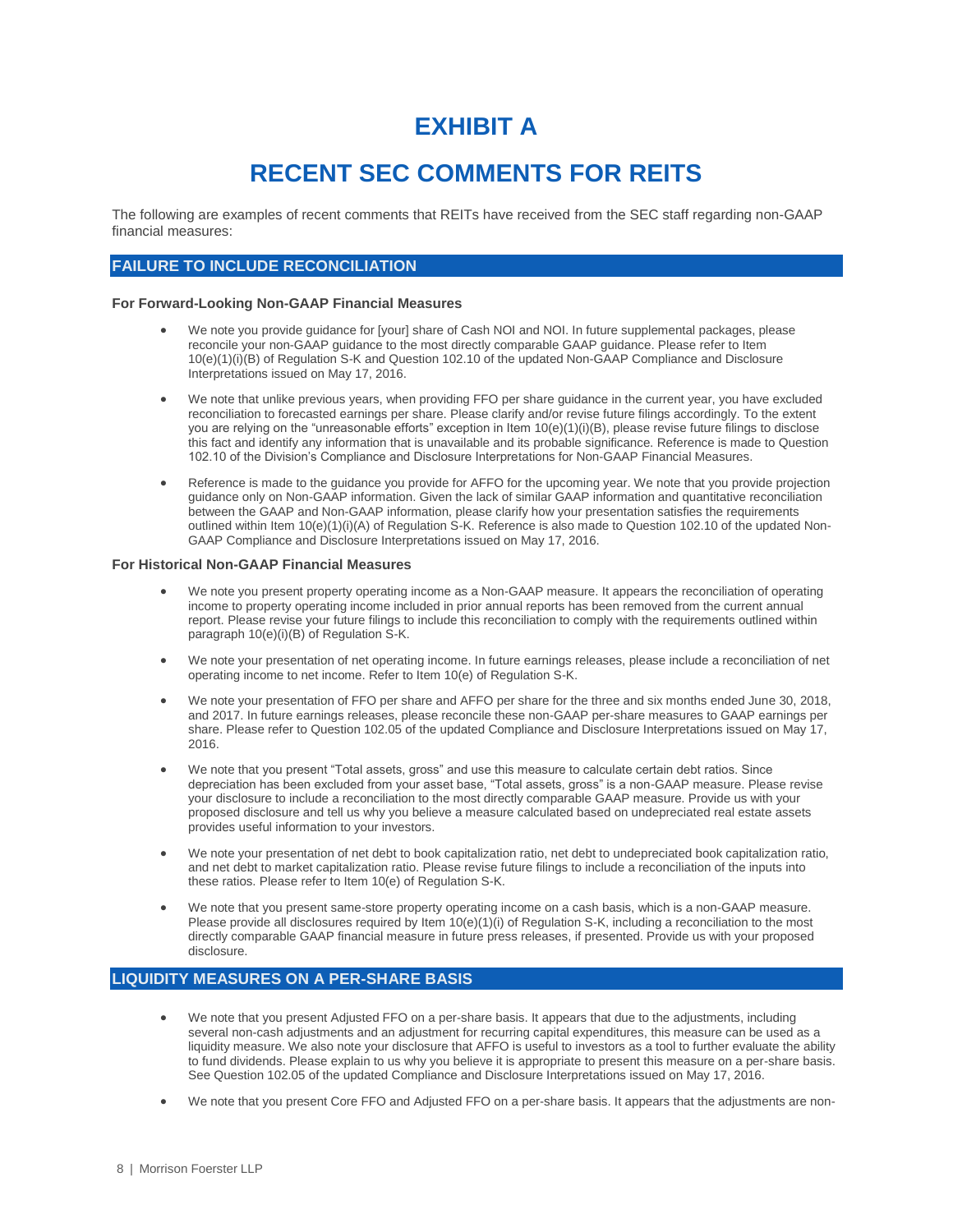cash and both measures approximate operating cash flows and could be used as liquidity measures. Please explain to us why you believe it is appropriate to present these measures on a per-share basis. See Question 102.05 of the updated Non-GAAP Compliance and Disclosure Interpretations issued on May 17, 2016.

- We note you consider Adjusted funds from operations (AFFO) to be a measure of a REIT's ability to incur and service debt and to pay distributions to its shareholders. Based on such definition, it appears AFFO can be used as a liquidity measure. Please clarify how you considered Question 102.05 of the updated Non-GAAP Compliance and Disclosure Interpretations issued on May 17, 2016, in determining that AFFO can be presented on a per-share basis.
- On page 12, you explain that excluding non-cash income and expense items from AFFO provides useful information regarding income and expense items that have no cash impact and do not provide liquidity to the company or require capital resources of the company. This strongly implies that AFFO is a liquidity measure. Please explain to us why you believe it is appropriate to present this measure on a per-share basis. See Question 102.05 of the updated Non-GAAP Compliance and Disclosure Interpretations issued on May 17, 2016.

# <span id="page-9-0"></span>**INDIVIDUALLY TAILORED ACCOUNTING PRINCIPLES**

- We continue to believe that your presentation of Core Earnings, which excludes the unrealized portion of the provision for credit losses, appears to substitute individually tailored recognition and measurement methods for those of GAAP and could violate Rule 100(b) of Regulation G, as discussed in Question 100.04 of the Non-GAAP Financial Measures Compliance and Disclosure Interpretations. Please refrain from disclosing this performance measure, or any other performance measures that exclude the provision for credit losses, or portions of the provision for credit losses, in future filings.
- We note that your measure of core earnings generally recognizes income earned from equity method investments as your initial capital investment amortized over the life of the project using a constant yield. We further note this methodology differs from the hypothetical liquidation at book value method used to calculate your share of earnings in your financial statements. Please tell us how you applied the guidance in question 100.04 in the C&DI related to Non-GAAP Financial Measures in determining your adjustments were appropriate.
- We note that your non-GAAP measures include a percentage rent adjustment, which appears to adjust net earnings to recognize percentage rent on a cash basis. Please explain to us how you considered the guidance in question 100.04 of the C&DI on Non-GAAP Financial Measures when determining the propriety of these adjustments. This comment also applies to your earnings release filed on a Form 8-K dated May 4, 2017.
- We have considered your response to our prior comment. We note that your non-GAAP percentage rent adjustment alters the timing of revenue recognition under GAAP. As such, we are unable to agree with your conclusion that it is an appropriate adjustment. Please revise your disclosure in future filings to eliminate the percentage rent adjustment. Reference is made to question 100.04 of the C&DI on Non-GAAP Financial Measures.
- We note your calculation of this measure includes development costs as incurred and excludes cost of sales land under GAAP. Please explain how this does not represent a tailored accounting principle and how you considered Question 100.04 of the updated Non-GAAP Compliance and Disclosure Interpretations issued on May 17, 2016.
- We note that you exclude the component of premium amortization representing the quarter-over-quarter changes in estimated long-term constant prepayment rates. Please tell us why this should not be considered an individually tailored recognition or measurement method substituted for the one in GAAP. See Question 100.04 of the updated Non-GAAP Compliance and Disclosure Interpretations issued on May 17, 2016.

# <span id="page-9-1"></span>**EQUAL OR GREATER PROMINENCE**

- We note that your bolded operational highlights focus only on non-GAAP measures, which may result in undue prominence given to them. Please revise in future filings to disclose the most comparable GAAP measures with equal or greater prominence. Refer to Question 102.10 of the updated Non-GAAP Financial Measures Compliance and Disclosure Interpretations issued on May 17, 2016.
- In future periodic filings, please revise your presentation to begin your reconciliation of NOI with Net income (loss), ensuring such non-GAAP measure does not receive undue prominence. Refer to Question 102.10 of the updated Non-GAAP Financial Measures Compliance and Disclosure Interpretations issued on May 17, 2016.
- Please revise future press releases to ensure that you do not provide undue prominence to non-GAAP measures. For instance, we note that you discuss Normalized FFO per diluted share and Normalized FFO on pages 1 and 2. However, there is no discussion of actual GAAP revenues or earnings until page 3. You may refer to Question 102.10 of the updated Compliance and Disclosure Interpretations issued on May 17, 2016.
- We note that your financial highlights include FFO and AFFO per diluted Operating Partnership unit, without disclosure of the comparable GAAP per [unit] measure. Please revise your disclosure in future earnings releases to present GAAP measures with equal or greater prominence than non-GAAP measures. Refer to Question 102.10 of the updated Non-GAAP Financial Measures Compliance and Disclosure Interpretations issued on May 17, 2017.
- Please revise future filings to ensure that comments on your results begin with your GAAP results. For instance, we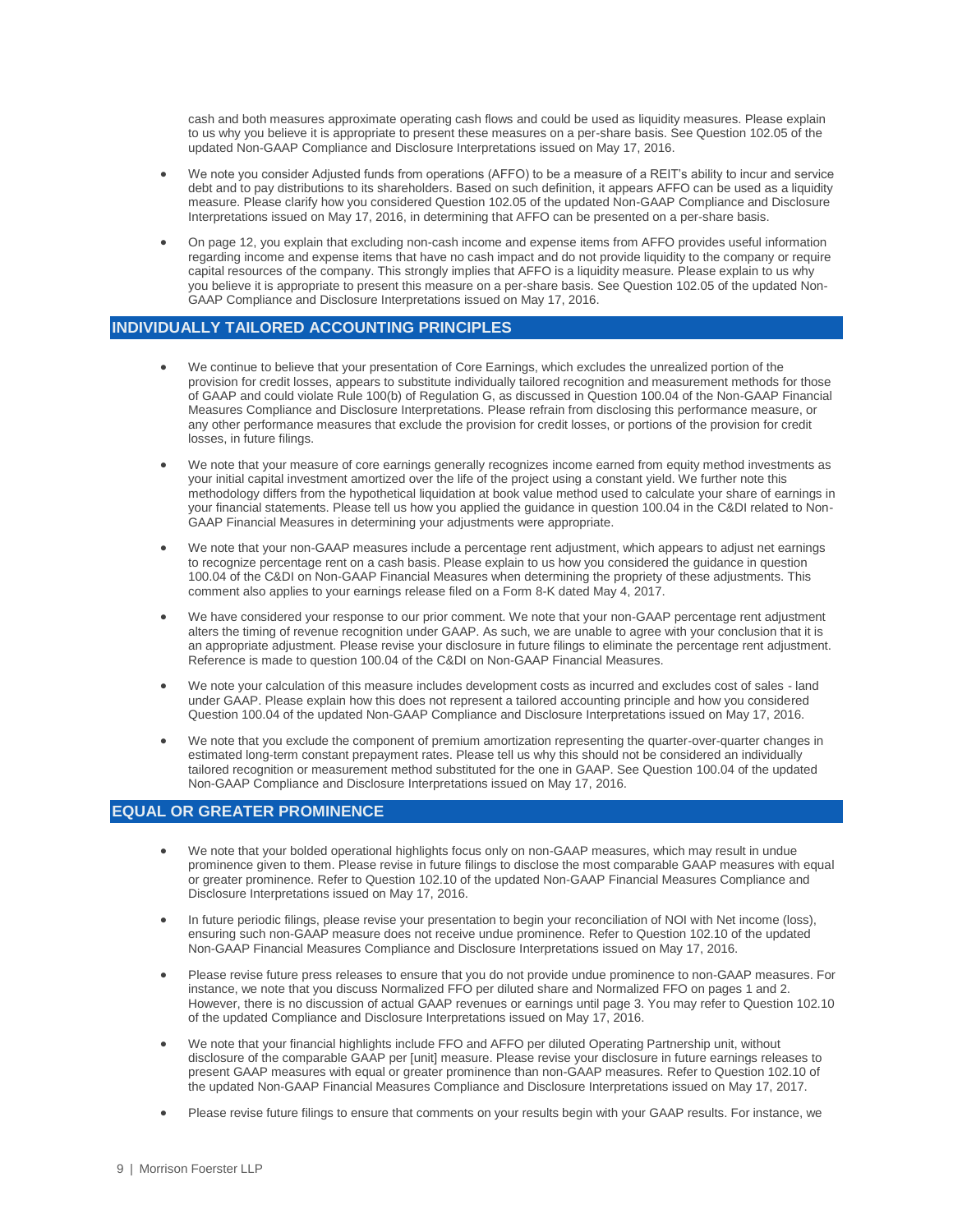note that the remarks made by your President and CEO do not reference GAAP measures and appear to provide prominence to non-GAAP measures.

 Please revise future filings to ensure that GAAP measures receive equal prominence in all cases, particularly when describing non-GAAP measures. The use of superlatives such as exceptional and substantial when describing non-GAAP measures appears to provide them prominence not afforded your GAAP measures.

# <span id="page-10-0"></span>**LABELING**

- We note your disclosure of Core Earnings and Core Earnings per Diluted Weighted-Average Share. These non-GAAP measures include adjustments for various unrealized gains (losses) and loan loss provision. In light of these adjustments, please tell us how you determined it was appropriate to title these measures as Core Earnings and Core Earnings per Diluted Weighted-Average Share. Further, our understanding is that these measures are commonly used by mortgage REITs as an indicator of dividend paying ability. Please tell us if these measures are used by the registrant's management as an indicator of the registrant's dividend paying ability. If so, please revise your filing to disclose that purpose.
- We note that you present Same-Store Net Operating Income on a "GAAP" basis on page 3. Net operating income is not a GAAP measure and should not be labeled as such. To the extent that this measure is presented in future filings, please include a reconciliation to the most directly comparable GAAP measure. Provide us with your proposed disclosure. Please note that this comment is applicable to all non-GAAP measures presented in Exhibits 99.1 and 99.2 that include "GAAP Basis" in their name.
- Additionally, remove your reference to GAAP in disclosing Property NOI or tell us how you determined this measure is not considered non-GAAP.
- We note that you reconcile funds from operations (FFO) from net income (loss) attributable to common stockholders and it appears FFO represents FFO attributable to common stockholders and unitholders. In future filings, please revise the label of this non-GAAP measure in your reconciliation to indicate that it is FFO attributable to common shareholders and unitholders. This comment is also applicable to the extent this measure is presented in your earnings release filed on Form 8-K.
- We note your calculation of EBITDA contains adjustments for items other than interest, taxes, depreciation and amortization. Please revise in future filings to ensure that measures calculated differently from EBITDA are not characterized as EBITDA and have titles that are distinguished from "EBITDA," such as "Adjusted EBITDA." Reference is made to Question 103.01 of the Compliance & Disclosure Interpretations for Non-GAAP Financial Measures.
- We note that you reconcile funds from operations (FFO) from net income attributable to common shareholders and it appears FFO represents FFO attributable to common shareholders. In future filings, please revise the label of this non-GAAP measure to indicate that it is FFO attributable to common shareholders. This comment is also applicable to the extent this measure is presented in your earnings release filed on Form 8-K.
- We note that your calculation of EBITDA contains adjustments for items other than interest, taxes, depreciation and amortization. Please revise future filings to ensure that measures calculated differently from EBITDA are not characterized as EBITDA. See Question 103.01 of the updated Compliance and Disclosure Interpretations issued on May 17, 2016.
- In arriving at Funds from operations-NAREIT, you start with net income (loss) attributable to common stockholders and make an adjustment for noncontrolling interests. As a result, it appears Funds from operations - NAREIT, and ultimately Normalized FFO, are attributable to common stockholders. Please clarify and/or revise the labeling of your non-GAAP financial measures in future earnings releases.

# **ABOUT MORRISON FOERSTER**

Morrison Foerster's REIT practice is a collaborative, integrated, multi-office practice involving capital markets, corporate, finance, M&A, investment management, real estate, tax, and other attorneys throughout the firm. Attorneys in the REIT practice area are actively involved in advising listed public REITs, non-traded public REITs, private REITs and REIT sponsors, contributors, investors, investment advisers, underwriters and institutional lenders on all aspects of REIT activity.

*Because of the generality of this document, the information provided herein may not be applicable in all situations and should not be acted upon without specific legal advice based on particular situations.*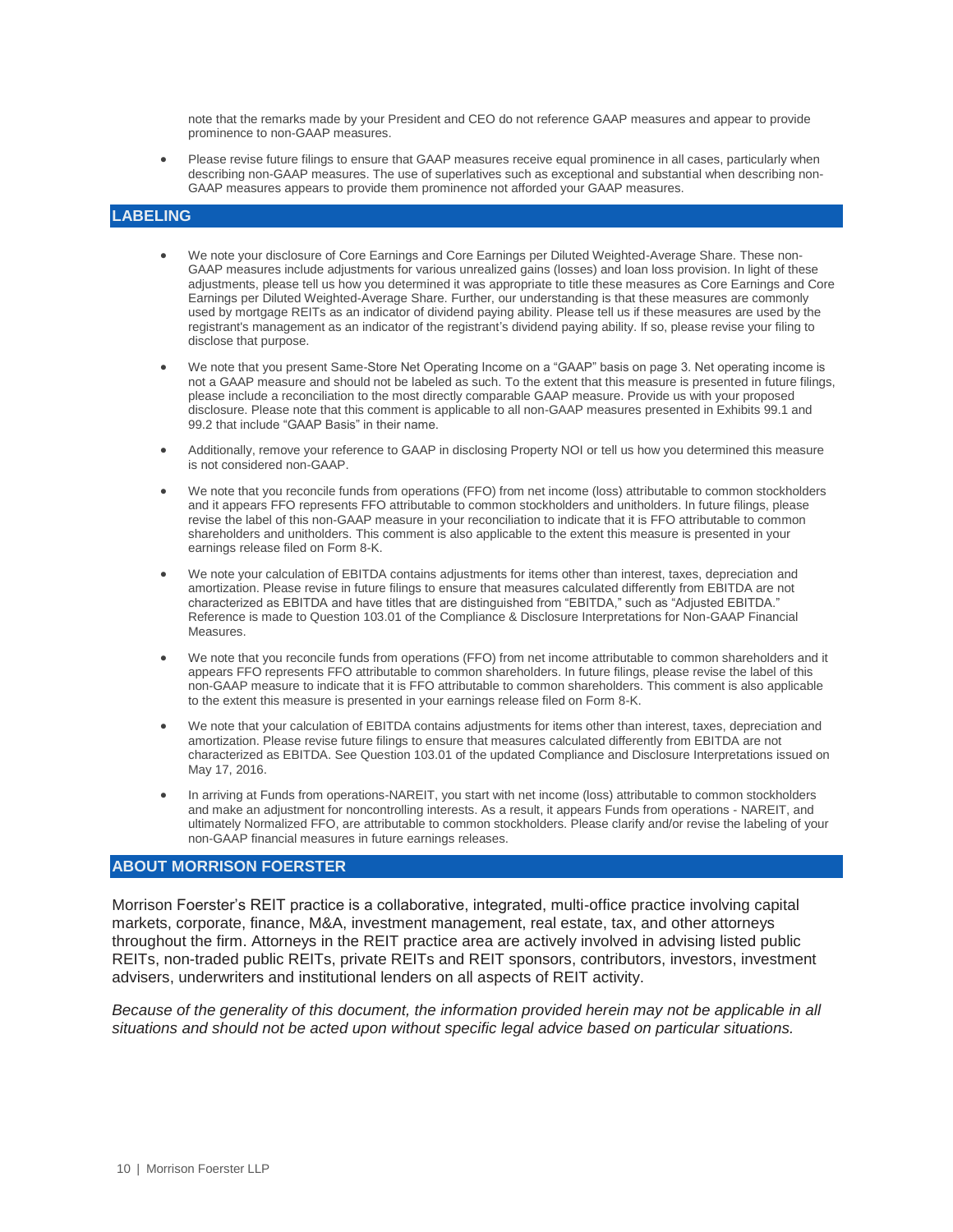# **CONTRIBUTORS**

**Justin Salon** (202) 887-8785 [justinsalon@mofo.com](mailto:justinsalon@mofo.com)

**Andy Campbell** (202) 887-1584 andycampbell@mofo.com

**Scott Lesmes** (202) 887-1585 slesmes@mofo.com

**Larry Medvinsky** (212) 336-4136 lmedvinsky@mofo.com

**Jonathan Burr** (202) 887-1678 jburr@mofo.com **David Slotkin** (202) 887-1554 [dslotkin@mofo.com](mailto:dslotkin@mofo.com)

**Ali Connaughton** (202) 887-1567 aconnaughton@mofo.com

**Heath Linsky** (404) 490-4444 hlinsky@mofo.com

**Shane Shelley** (858) 720-5169 sshelley@mofo.com

**Mary Katherine Rawls** (404) 490-4445 mrawls@mofo.com

**Jay Blaivas** (212) 336-4261 jblaivas@mofo.com

**John Hensley** (202) 778-1654 jhensley@mofo.com

**Dave Lynn** (202) 778-1603 dlynn@mofo.com

**Emily Beers** (202) 887-8726 [ebeers@mofo.com](mailto:ebeers@mofo.com)